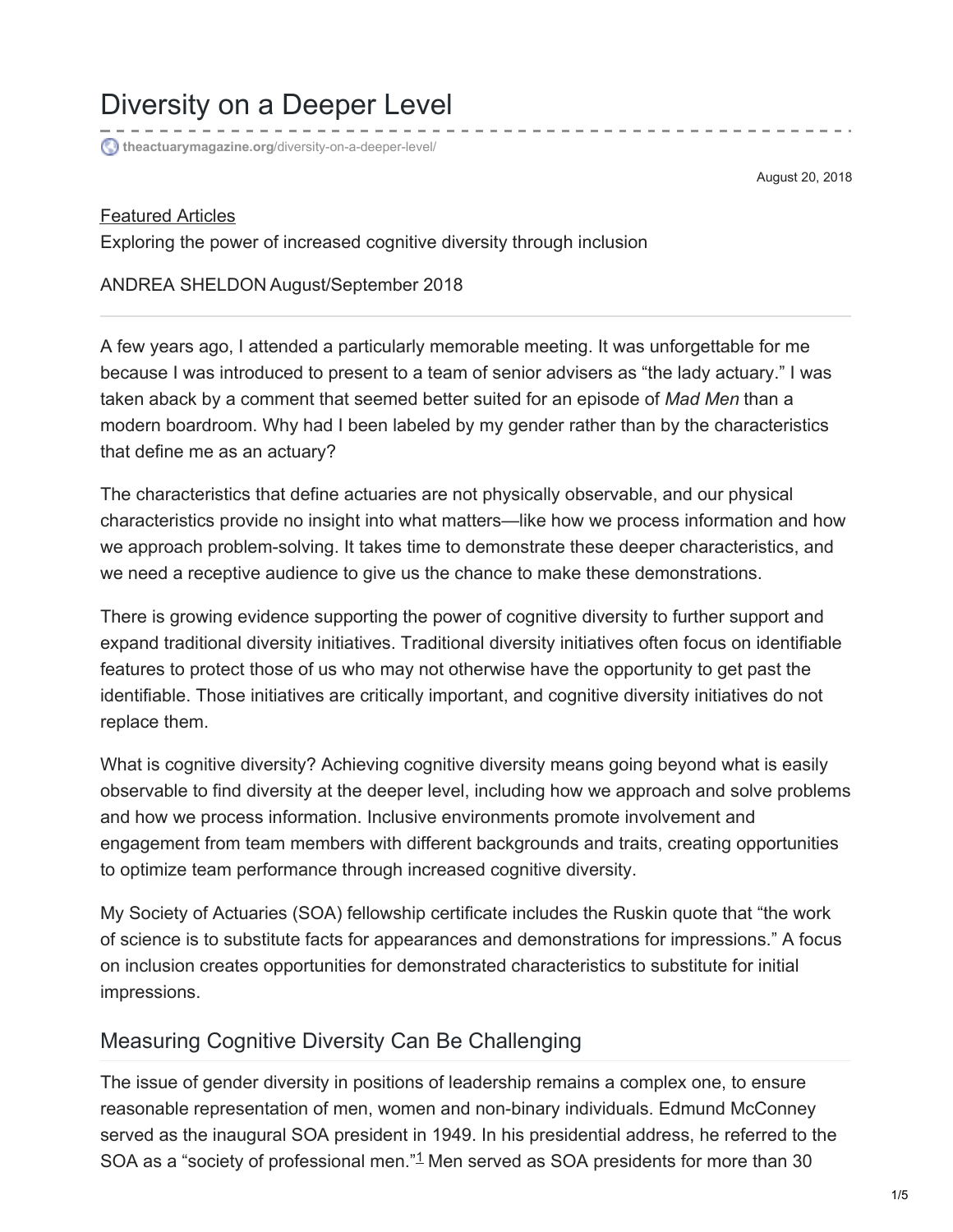years before Barbara Lautzenheiser became the first female SOA president in 1982. Three other women have followed Lautzenheiser as SOA president: Daphne Bartlett (1990–1991), Anna Rappaport (1997–1998) and Tonya Manning ([2](https://theactuarymagazine.org/diversity-on-a-deeper-level/#en-4785-2)012–2013).<sup>2</sup>

The United States Supreme Court was comprised entirely of men until Ronald Reagan appointed Sandra Day O'Connor in 1981. Since then, three other women have been named Supreme Court justices: Ruth Bader Ginsberg (1993), Sonya Sotomayor (2009) and Elena Kagan (2010). O'Connor retired in 2006, and the three women who followed her still serve on the Supreme Court.<sup>[3](https://theactuarymagazine.org/diversity-on-a-deeper-level/#en-4785-3)</sup>

Figure 1 summarizes the number of females among SOA presidents, U.S. Supreme Court justices and the U.S. population as a whole.

| Group                           | Female | Total | Percentage Female |
|---------------------------------|--------|-------|-------------------|
| Society of Actuaries presidents | 4      | 68    | $5.9\%$           |
| U.S. Supreme Court justices     | 4      | 113   | 3.5%              |
| U.S. population (in millions)   | 157    | 309   | $50.8\%$          |

Figure 1: Gender Diversity Among SOA Presidents, Supreme Court Justices and the U.S. Population

Data from: Society of Actuaries. "SOA Past [Presidents."](https://www.soa.org/about/governance/board-and-leadership/past-presidents/) (accessed July 13, 2018). Supreme Court of the United States. "Justices 1789 to Present." [\(accessed](https://www.supremecourt.gov/about/members_text.aspx) July 13, 2018). Howden, Lindsay M., and Julie A. Meyer. 2011. "Age and Sex [Composition:](https://www.census.gov/prod/cen2010/briefs/c2010br-03.pdf) 2010." U.S. Census Bureau. May.

The percentage of female SOA presidents (since 1949) is higher than the percentage of female Supreme Court justices (since 1789), but both are significantly less than the percentage of females in the U.S. population. U.S. population estimates are from the 2010 U.S. Census and show that more than half of the population is female. $4$ 

The current composition of the U.S. Supreme Court might suggest progress has been made on the gender diversity front—three of nine current justices are female. In a 2015 interview, Ginsberg shared her perspective on when there will be enough women on the Supreme Court: "When I'm sometimes asked when will there be enough and I say, 'When there are nine,' people are shocked. But there'd been nine men, and nobody's ever raised a question about that." [5](https://theactuarymagazine.org/diversity-on-a-deeper-level/#en-4785-5)

These statistics show gender diversity in SOA leadership and on the Supreme Court. It is more difficult, however, to demonstrate cognitive diversity. How many Supreme Court justices are introverts? How many are conceptual thinkers? It is considerably more challenging to answer these questions because these characteristics are harder to observe.

While we know that Ginsberg, Sotomayor and Kagan are women, it is less widely known that all three justices were born and raised in New York City. Ginsberg was born in Brooklyn, Sotomayor hails from the Bronx, and Kagan was raised on the Upper West Side of Manhattan.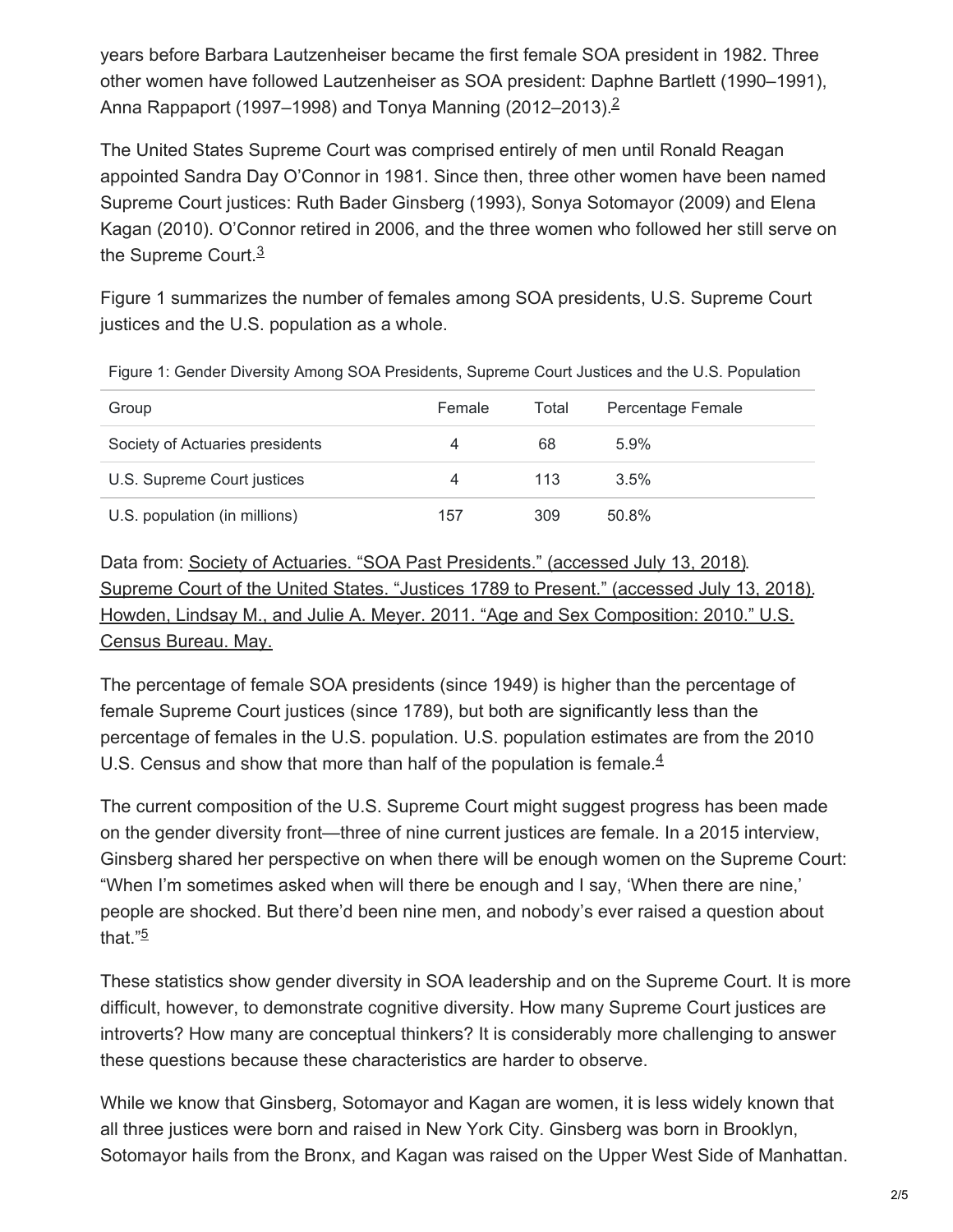This means one-third of sitting U.S. Supreme Court justices were born in and influenced by their experiences in a city where less than 3 percent of the U.S. population lives. How does their gender diversity and geographic diversity affect their cognitive diversity?

# The Power of Increased Cognitive Diversity Through Inclusion

Building strong, diverse and inclusive teams is critical to the success of any organization. Emerging evidence suggests increased cognitive diversity forms the foundation of a strong team. Harnessing the power of cognitive diversity requires a focus on inclusion and an investment in empowerment … with the potential for extraordinary outcomes.

Amy Wilkinson distilled interviews with more than 200 leading entrepreneurs into six essential disciplines for successful innovators and shared her findings in *The Creator's Code: The Six Essential Skills of Extraordinary Entrepreneurs*. She found that networking minds is one of the six essential disciplines. Wilkinson explains that to network minds, leaders must "harness cognitive diversity by assembling all kinds of thinkers." [6](https://theactuarymagazine.org/diversity-on-a-deeper-level/#en-4785-6)

Alison Reynolds and David Lewis published their cognitive diversity research findings in *Harvard Business Review*'s "Teams Solve Problems Faster When They're More Cognitively Diverse."<sup>[7](https://theactuarymagazine.org/diversity-on-a-deeper-level/#en-4785-7)</sup> Reynolds and Lewis found that increased cognitive diversity had a measurable impact on executive team performance.

Similar research is building the evidence that cognitively diverse teams with differing backgrounds and perspectives strengthen the combined output of a team. The first step is an inclusive environment that attracts and retains cognitively diverse team members. Inclusion initiatives can help assemble individuals who employ different approaches to solving problems. This diversity of thought can enable creative and optimal problem-solving and idea generation.

Maximizing the output from a cognitively diverse team requires a respect and understanding for how different personalities contribute. Complementary strengths and weaknesses bring out the collective strengths of a team. However, differing perspectives can create conflict and inefficient communication when those differences are not understood and respected.

It can be a costly mistake to assume our peers or audience think and absorb information as we do. How you present a new idea may immediately turn someone away. Some people may approach change more cautiously, while others may forget caution and move forward aggressively. It is the harmony of differing approaches that can often maximize outcomes. Awareness of these differences can facilitate effective communication, reduce and resolve conflict, and enable us to work together more effectively.

Team members should invest the time to understand and appreciate other team members' differing perspectives. Teams sometimes use resources like the Myers-Briggs Type Indicator and Keirsey Temperament Sorter as frameworks to understand team members at a deeper level. Socionics is a branch of psychology and sociology that focuses on personality types like alphas and betas to study differences in how we process information, communicate and interact that can support our collective understanding and respect.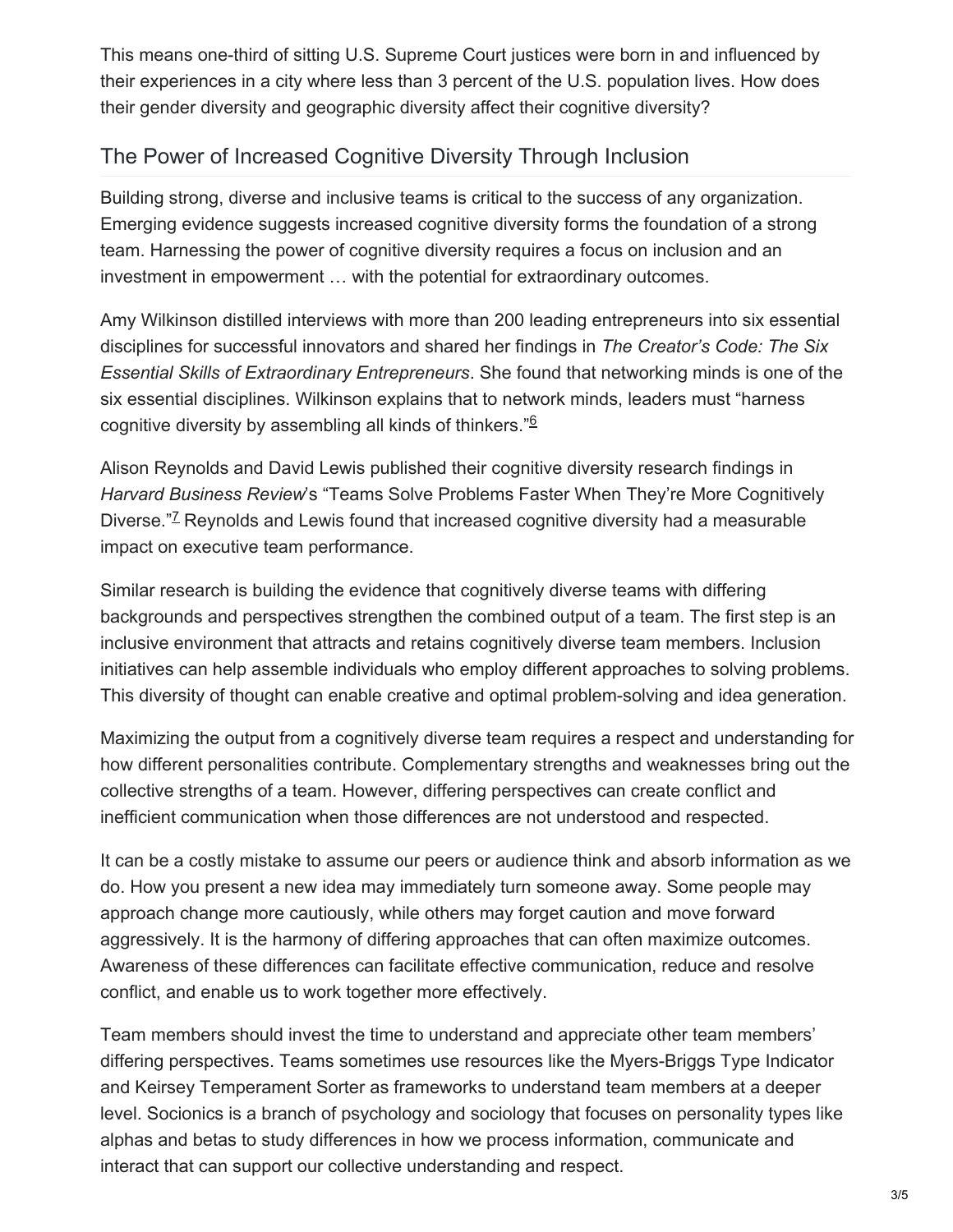While I do not always agree that we each fall into specific cognitive categories, I have observed the value in understanding, appreciating and respecting our differences. Leaders should create an empowering environment that facilitates effective involvement from a cognitively diverse group, and they should implement strategies to engage all team members. Effective engagement strategies allow leaders to harness the full potential of a cognitively diverse team. I strongly believe that enlightened leadership that appreciates the value of cognitive diversity through inclusion will be best positioned to achieve strong outcomes. Diversity of thought in a collaborative setting fuels innovation, and thoughtful leadership strategies can elicit strong team performance.

# Bringing It All Together

I recently attended my first women's leadership session at an actuarial meeting. I had always avoided these sessions because I view myself as an actuary who happens to be a woman rather than as a "woman actuary." I was pleasantly surprised when the panelists focused on statistically-driven messages about the measurable power of inclusion. I was actively engaged along with many others in the audience as we spoke about our experiences with the power of cognitive diversity through inclusion. I left the session feeling energized to spread the word about our evolving, holistic view of what it means to cultivate cognitive diversity. I realized the importance of these types of sessions and my sense of responsibility to participate, regardless of how I like to be defined.

Evidence suggests broad cognitive diversity forms the foundation of a strong team. As I look at the team members with whom I work, we have bachelor's degrees through Ph.D.s, and a wide variety of backgrounds: neuropsychology, philosophy, civil engineering, biology, chemistry, and, of course, mathematics and actuarial science. We have natural leaders working with strong consensus builders, while some are cautious and others are more aggressive. Some love being in the weeds and immersed in the technical details, while others love the forest, management and communication.

I am often astonished by the incredible output from this team. They accomplish exceptional outcomes within seemingly impossible time frames. They pause to seek each other's input for problem-solving to find efficient and impressive solutions. They collaborate to learn from each other's past experiences and to find optimal approaches to various tasks. We intentionally include everyone from our interns to our most senior team members in blue-sky discussions, because we have seen the direct benefit of creatively building off each other's differing ideas. Our mutual respect for each other's varying strengths allows us to maximize our output as a group.

I am excited to see actuaries and nonactuaries alike harness the power of cognitive diversity and inclusion. Together, we can build strong teams and achieve great results!

**Andrea [Sheldon,](mailto:andrea.sheldon@milliman.com) FSA, MAAA,** is a principal and consulting actuary with the Hartford, Connecticut, office of Milliman, specializing in the risks and financial drivers of health care benefits.